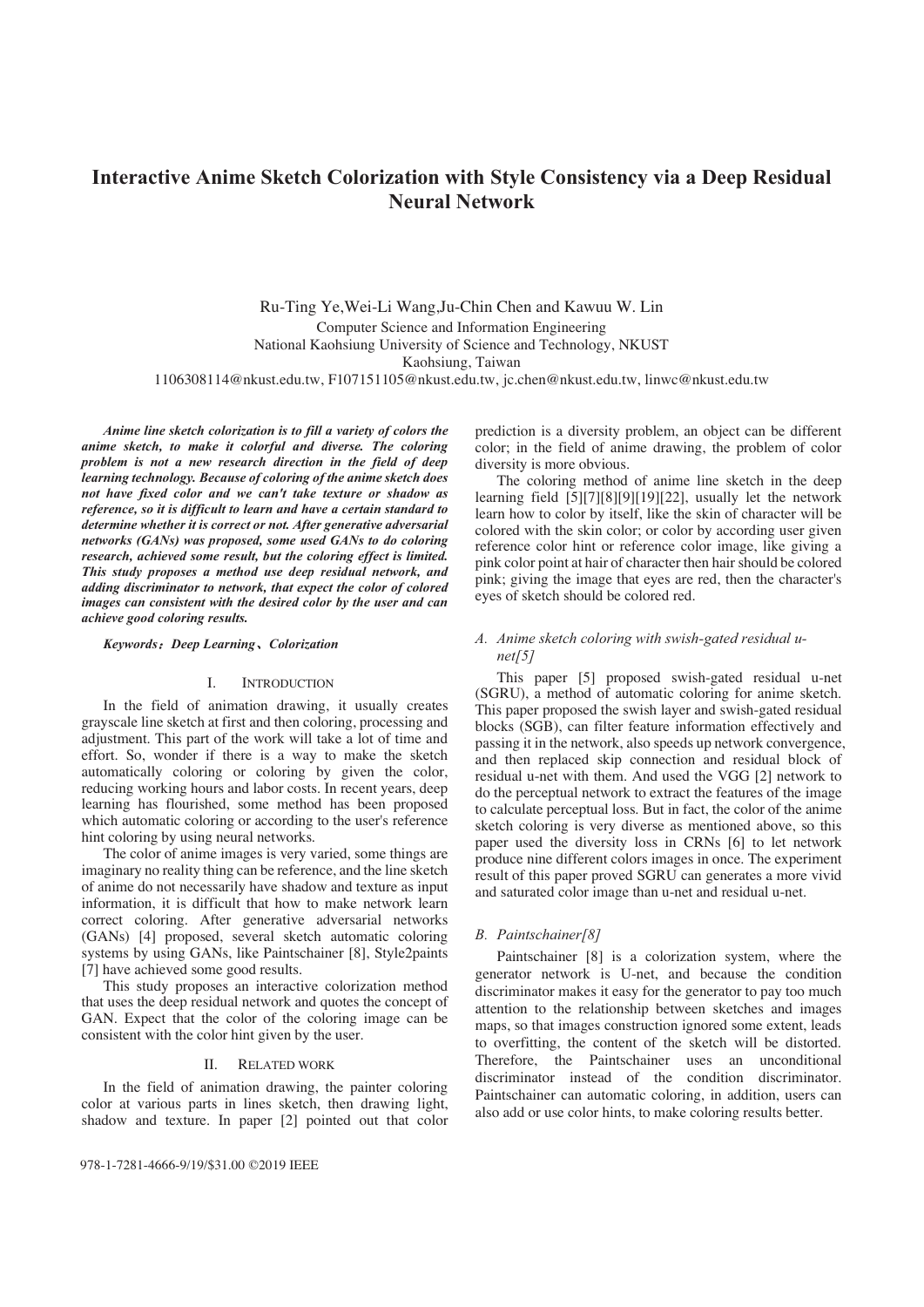# *C. Style2paints[7]*

Style2paints [7] combines residual u-net with the auxiliary classification GAN (ACGAN) [26] to apply the style color to anime sketch , making the network to categorize hair, eyes, skin and clothing, and anime sketch can be colored according to the color of the given reference style image. This paper proposed adding two guide decoders at the entrance and exit of the residual u-net intermediate layer and input the reference style image to VGG16/19 to get the fc1 layer 4096 output and then be as the global style to the middle layer of the residual u-net.

The author of this paper published "Two stage sketch colorization [19]" in 2018, which is an anime sketch coloring system with reference color hint. The coloring is divided into two stages. The first stage network for drafting, will be generated a slightly rough color image; the second stage network for refinement, identify the wrong place of the image and to refine the details, and finally the refined color image of the output is better than first stage network output.

# *D. Related network*

In this study, several neural networks or their concepts are used. For example, the most basic body of the coloring network is u-net [3], and the concept of GAN [4]is adopted, constructed a discriminator in the network.

# *1) U-net[3]*

U-net [3] is proposed by Ronneberger et al. in 2015 and has achieved good results in the ISBI 2015 Cell Tracking Challenge. U-net is a network of encoder-decoder structures, it is often used to process image segmentation, many image segmentation tasks use it as a comparative standard, and also image generation and more. U-net is composed of two similar branches, can extract the features in the image. The branch on the left side of U-net is the encoder, used to encode the input and then reduce the resolution of the feature map and obtain the image features. The branch on the right



is the decoder, increases the resolution of the feature map to create a bottom-to-top image output.

Used the residual block proposed in Resnet [10]to improve u-net, when increase the depth of the network can make the network more stable, the network be called residual u-net. In the residual unet, the information integrity is protected by connecting the input information to the output and paralleling them together, also conveys more information so that the final result can be better.



# *2) Generative Adversarial Networks[4]*

Generative Adversarial Networks (GANs) [4]was proposed by Ian et al. in 2014. The GAN concept is competition, the generator that using the known information plus noise or random noise to generate a fake image and the discriminator that recognizing image is real or fake, both compete with each other, finally expect the generated image of generator can trick the discriminator.

GAN is mainly used in the field of image vision, such as generating numbers, faces and super resolution image, etc., recently, the GANs has been used for automatic coloring or coloring with user reference input [5][7][8][9][19][22], the generator of colorization usually based on u-net or residual unet, and achieved some good result.

# III. SYSTEM STRUCTURE

Given anime line sketch and corresponding color hints, we train a deep residual neural network can let anime line sketch be colored by according color hints. In Section A, introduce the objective of our colorization network. Section B the training dataset processing, and Section C describe architecture of the network.

### *A. Objective of the network*

The result of automatic colorization of anime sketch sometimes does not match the user expected color, and may also color the sketch with a strange, non-vivid color. So, we proposed a colorization network to expect network can generate a color image that is consistent and vivid with the color that the user wants.

### *B. Pre-processing dataset*

In train, each color image in the training dataset is scaled to 256\*256, using opencv to extract the corresponding line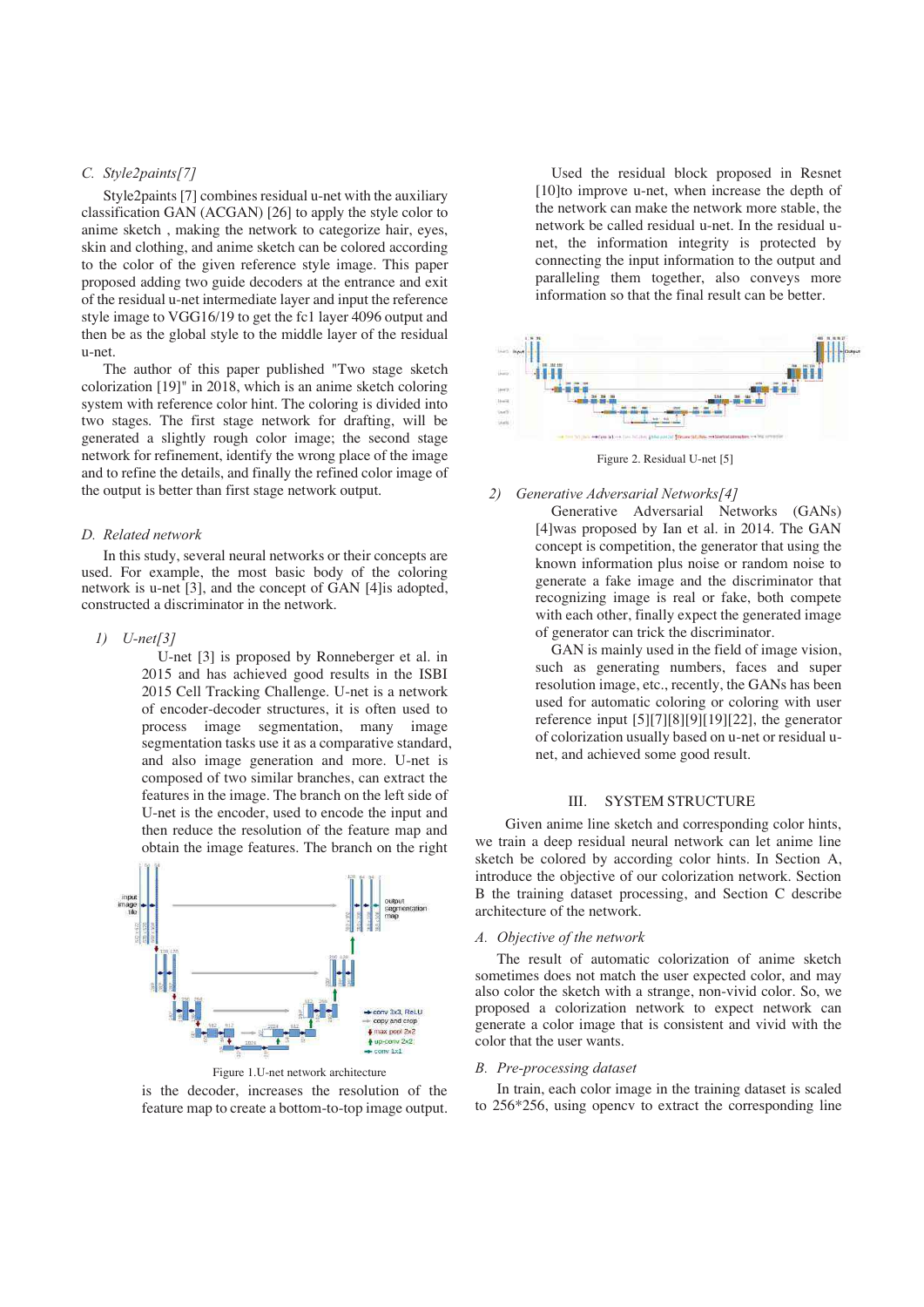sketch, and then the real color image T and the line sketch S as input for the colorization network training data.

When loading the training data to the colorization network, in order to train the colorization network to know which color is to be in which position, we used the real color image to randomly generate the color hints. The real color image will be 4 times downsampled, and create a (w/4)\*(h/4)\*1 random numbers matrix as a hint mask which the value between 0 and 1, when the value in hint mask greater than the threshold value, the mask is set to 1 to indicate that the position has hint, else is set to 0, then hint mask multiply by the real color image of 4 times downsampled, next, concatenate it to hint mask, the output is  $(w/4)*(h/4)*4$  matrix and as the color hints H for training, then also input network.

### *C. Architecture of the network*

Our colorization network is based on SGRU\_H[5], the automatic coloring system proposed by Gang Liu et al., its base architecture is a residual u-net, but the direction of the skip connections is replaced by the swish layer them proposed, the swish layer contains the 3\*3 convolutional layer and the swish activation function [16], can be considered as the swishinspired adaptive gating mechanism. The swish layer in the direction of the skip connections can accelerate the convergence and improve the performance of the network. Our colorization network which modified the structure of SGRU\_H and be as the generator G.

In order to allow the network learning to color according to the color hint given by the user, we created a discriminator D to learn identify generated image is good or bad, and we added color hint input in 3st level of the generator G. The architecture of colorization generator is shown in Figure 4. Input anime line sketches and the random color hints of the real color images to the generator G, to generate a coloring image.



Afterwards, in order for our network to learn to generate a good coloring images, we used the pretrained VGG19 as the perceptual network to extract the perceptual feature to calculate perceptual loss with the real color image and coloring image output by colorization generator, also calculates pre-pixel loss between them.

The loss function of colorization generator is represented as:

$$
L_g = w_p * L_p + w_h * L_h \tag{1}
$$

 $L<sub>p</sub>$  is perceptual loss with the real color image and coloring image output by colorization generator,  $w_p$  is weight of perceptual loss,  $L_p$  is represented as:

$$
L_p = \sum_l \lambda_l \|\varphi_l(G(S, H)) - \varphi_l(T)\|_1 \tag{2}
$$

 $\varphi_l$  represent the feature maps from the *l*th layer in VGG19,  $\lambda_l$  is the hyperparameters of the *l*th layer in VGG19.

 $L<sub>h</sub>$  is huber loss with the real color image T and coloring image output G(S, H) by colorization generator,  $w_h$  is weight of huber loss.

Furthermore, used the sigmoid cross entropy as loss function to make the discriminator D to learn identify image. The real color image and coloring image output by colorization generator will input to the discriminator D to calculate loss, when backward for discriminator D, the label of sigmoid cross entropy of the real color image will be 1 , of the coloring image will be 0, on the other hand when backward for generator G the label of sigmoid cross entropy of coloring image will be 1, expect that the network learning is colored according to the given color hint. The loss of discriminator D is represented as:

$$
L_D = -\log(D(T)) + -\log(1 - D(G(S, H)))
$$
 (3)

The total loss of colorization generator is represented as:

$$
L_G = w_p * L_p + w_h * L_h +
$$
  
\n
$$
w_g * -\log(D(G(S, H)))
$$
\n(4)

 $w_g$  is weight of sigmoid cross entropy loss when backward for generator G.



The residual block in colorization generator is minor difference with the residual block proposed by Resnet[10], output of the residual block in colorization generator is  $F(x)$  $\bigoplus$ x, F(x) is concatenated with x, not add.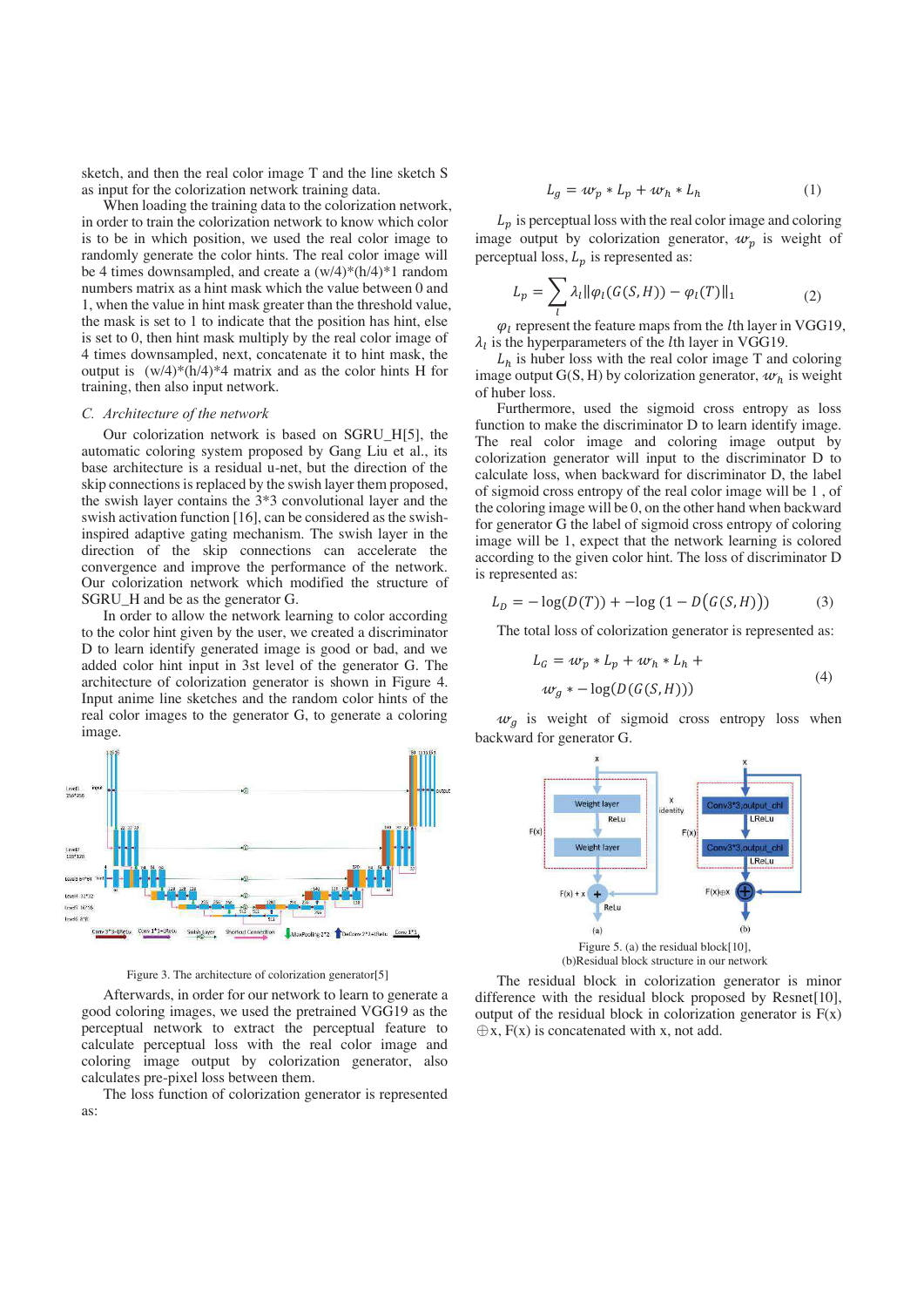

The swish layer[5] contains a 3\*3 convolutional layer and the swish activation function [16].

# IV. EXPERIMENT

### *A. Dataset and setttings*

In experiment, the dataset used was Danbooru 2017, 2018 [1]. Danbooru is a large public source and labeled anime illustrator dataset. In training, 2500 images of Danbooru 2017 are used as training data. In test, 4 different types images are selected in Danbooru 2017 and 2018 as a test data and given color hint that different colors and amount.

During training, the generator G input is  $D = \{S, T, H\}$ , where S is a 256\*256 anime line sketch, T is the 256\*256 the real color anime image corresponding to S, H is the 64\*64 color hints that gerented by 4 times downsampled T and randomly selects the color points in T. In training, the learning rate is 0.0001, and the optimizer adopts Adam Optimizer, wherein the hyperparameter β1 is 0.9 and β2 is 0.99, the epoch is 251 and because the GPU memory size, the batch size was 1.

When testing, the generator G input is  $D = \{S, H\}$ , S is the anime line sketch of 256\*256 size, H is the color hint map given by the user, the size is 256\*256, then generate color image.

### *B. Evaluation method*

The general standard evaluation method is like Peak signal-to-noise ratio (PSNR) and structural similarity (SSIM) [15], not suitable estimate the generated quality of the coloring image is good or bad, because anime image different from person to person and diversified, even the same style, the images drawn by different artists will still have different differences, so a reliable method to evaluate the quality of the colored images result is usually judged by human observers' perception experiment, but because this evaluation method experiment is very subjective, the score does not fully represent the quality of the coloring system, because people's sense are not necessarily the same.

In experiment, 10 human observers were invited to evaluate the color images that generated by the study and the Paintschainer generated color images. The questions that the observers evaluated were, 1.Whether the color is the same?,2.Whether the color overflows the range of coloring?, 3.The overall look feels, 4. Is the color of the place without the hint good?, the score of each question is 5~0 points, 5 points means excellent; 0 points means bad.

Table 1. Coloring result rating

| Hint           | <b>System</b>     | <b>Ouestion1</b> | <b>Ouestion2</b> | <b>Ouestion3</b> | <b>Ouestion4</b> |
|----------------|-------------------|------------------|------------------|------------------|------------------|
| N <sub>0</sub> | Ours              |                  | 3.3              | 3.6              |                  |
|                | Paintsc<br>hainer |                  | 3.3              | 3.1              |                  |
| Have           | Ours              | 3.3              | 2.8              | 3.1              | 3.2              |
|                | Paintsc<br>hainer | 3.25             | 2.4              | 2.7              | 2.5              |



#### *C. Experimental results*

This experiment uses 4 line sketches as the test data, and user draws the color hint corresponding to the line sketch. The case where there is no hint and have hint is tested. The type of the hint is divided into lines and points, and the number of points is also divided. The various test results are shown in the following figures.